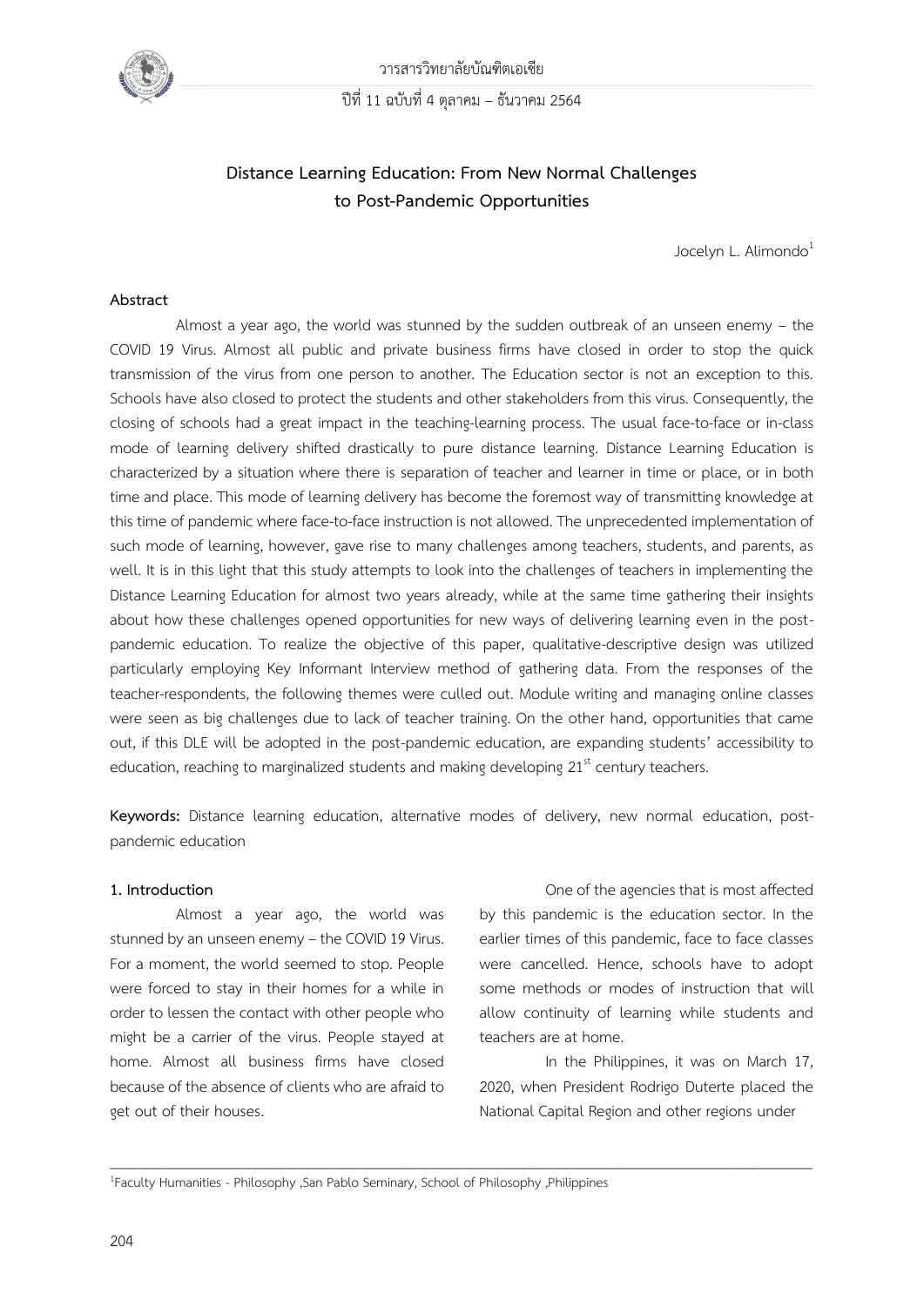

Enhanced Community quarantine (ECQ) through Proclamation No. 929, s. 2020, for the protection of everyone from COVID 19. In the same memo, the president also ordered the suspension of classes for the safety of students and all school stakeholders. Such suspension of classes was lifted after a month, but schools who need to complete the number of school days continued school without face-to-face instruction already.

In the School Year 2020-2021, schools started to embrace a new normal educational setup. Due to the continuing threat of the COVID 19 virus, schools resumed without face-to-face or inclass instruction. In the Philippine Basic Education, DepEd Order No. 12, s. 2020, provided guidelines on how the K-12 program would conduct classes under the New Normal Education. The said issuance provided the Basic Education Learning Continuity Plan (BE-LCP) as the overall framework to govern the School Year 2020-2021. The BE-LCP spelled out clearly that all public and private schools must shift to Distance Education and adopt the most practical and appropriate method for their students. This instructional mode, according to Keegan (1986), as cited by Padolina (2007), is a quasi-permanent separation of teacher and learner throughout the length of the learning process: This distinguishes it from conventional face-to faceinstruction.

Further, distance education is also a broad approach characterized by a high degree of variation. Such variation includes the types of media or technology used (print, radio, computer); the nature of the learning (workshop, seminar, degree program, supplement to traditional classroom, levels of support); institutional settings; topics addressed; and levels of interactivity support (face-to-face, online, blended, none) (Fillip, 2001).

In the BE-LCP of the Philippine Department of Education, three types of modality were introduced. These are the Modular Distance

Learning (MDL), Online Distance Learning (ODL), and TV/Radio-Based Instruction (deped.gov.ph).

**Modular Distance Learning** involves individualized instruction that allows learners to use self-learning modules (SLMs) in print or digital format whichever is applicable in the context of the learner, and other learning resources like learner's materials, textbooks, activity sheets, study guides, and other study materials.

**Online Distance Learning** features the teacher as facilitator, engaging learners' active participation through the use of various technologies accessed through the internet while they are geographically remote from each other during instruction. The internet is used to facilitate learner-teacher and peer-to-peer communication. Online learning allows live synchronous instruction.

**TV/Radio-Based Instruction** utilizes SLMs converted to video lessons for Television-Based Instruction and SLMs converted to radio scripts for Radio-Based Instruction.

To date, Philippine schools are consistent with the use of Modular Distance Learning since it is the most accessible to the students, especially in the far-flung areas where internet is not yet available. In cities, online classes are being implemented. But no matter which mode of distance learning had been implemented by schools, these have posed challenges to the teachers who were caught unawares of this drastic change in the teaching-learning process. But difficult as it may seem, after a year of implementation, teachers got used to this system already and gradually seeing some advantages of such change.

It is in this light that this study would like to investigate the challenges teachers have experienced in implementing Distance Education in this new normal education and their insights about opportunities that have been opened by these learning modalities that can be adopted in the post-pandemic education.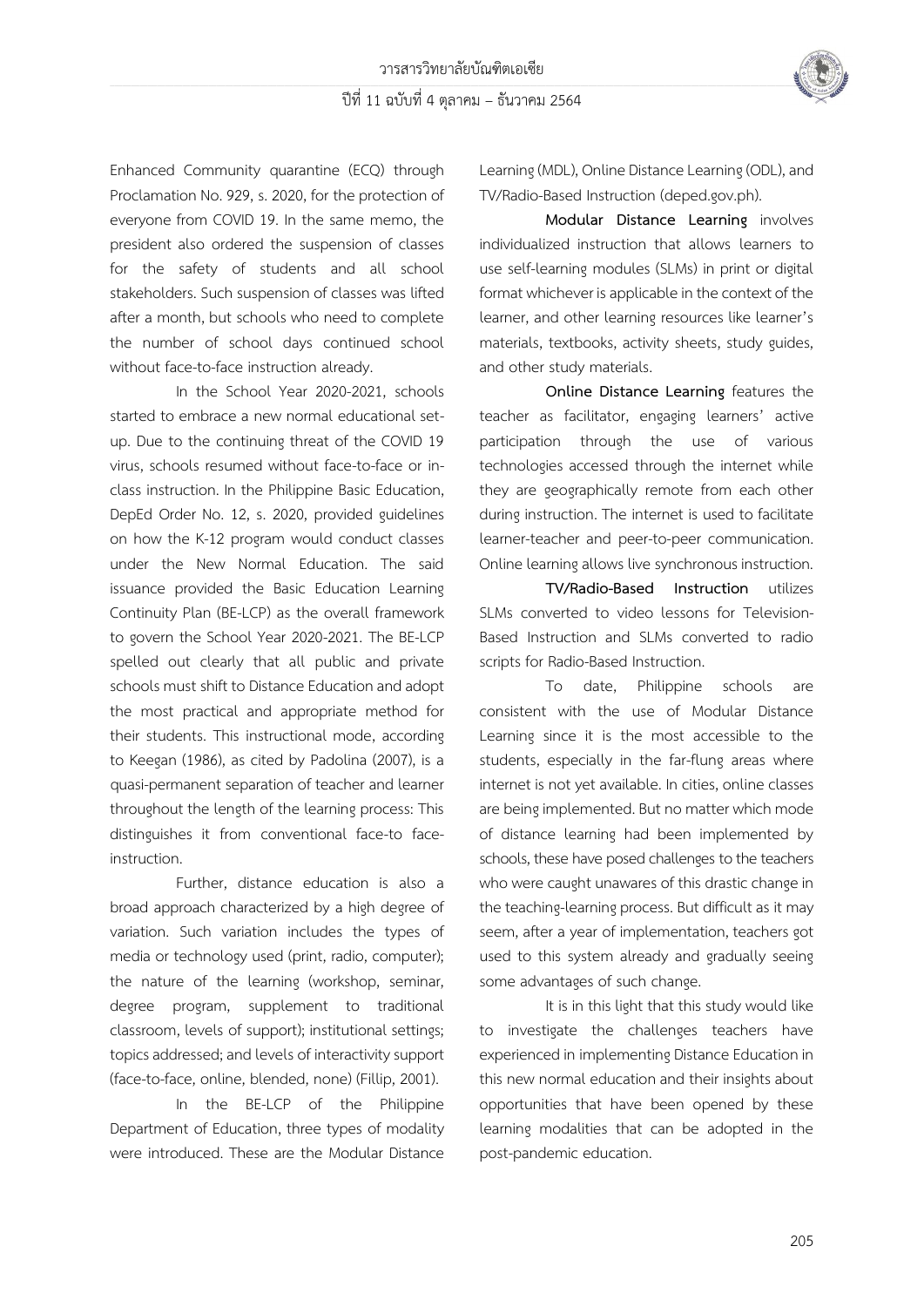

#### **2. Purpose (Rationale)**

Change always poses challenges to people. More so, if it were an unprecedented and drastic change, just like the change in the educational set-up brought about by this COVID-19 pandemic. However, as human beings, people would always find a way out.

In this new normal education, all school stakeholders have encountered so many difficulties. Many research talk about how students are very much affected by their new school set-up. Parents, too, are affected since they need to stay at home to guide their children in their schooling. Teachers, on the other hand are also impacted by the sudden shift of educational set-up -- from the usual classroom face-to-face instruction to modular.

It is the purpose of this paper, therefore, to investigate teachers' challenges in the implementation of Distance Education, specifically with the modular and online modes of deliveries. It also aims to collect insights of the teacher respondents with regard opportunities for learning and instructional development in the postpandemic education.

#### **3. Concepts, Theories and Related Research**

This pandemic brought about by the COVID-19 virus changed people's way of life. All sectors were affected – private and public alike. During its initial phase, the world was stunned for a while, but eventually, it managed to get by. The pandemic necessitated a sweeping transformation, which is likely to influence our life for the foreseeable future in the way people interact and operate in their daily routine lives as well as workplace (Griffin & Denholm, 2020; Sahadi, 2020).

All sectors in the society all over the world are in fact experiencing this now. The education sector is not spared from this transformation. One drastic change that all schools experienced, especially during the first months of the pandemic, was the shifting of instruction from

face-to-face to Distance Education, whether modular or online. The studies that follow present the advantages and disadvantages of Distance Education.

McIsaac and Gunawardena (n.d.), in their study claimed that developments in technology allow distance education programs to provide specialized courses to students in remote geographic areas with increasing interactivity between student and teacher. Such programs are particularly beneficial for the many people who are not financially, physically, or geographically able to obtain traditional education. With the implementation of lockdowns in different areas in the Philippines, distance education is, indeed, very beneficial. It helped schools reach out to their students even in the most remote area in the country.

A study conducted by Oliveira, Penedo, and Pereira (2018) expounded that among the numerous advantages brought by distance education to students are:

Flexibility. Many students look for distance education courses just because they cannot or do not want to expose themselves to the rigidity required in physical classroom courses; b) Content availability: in most courses offered on site, the student attends classes that are offered only once and must write down and find other means for the given content is saved for future reference; and c) Low cost: you can find on the market courses offers in various levels of education with much lower prices compared to the prices of traditional classroom course.

Although these advantages were experienced by pre-pandemic students, it is a given fact that even students this new normal time share the same experiences.

Another study that focuses on modular distance education highlighted this benefit. Printbased distance education courses have proved the least expensive, and sometimes the only, feasible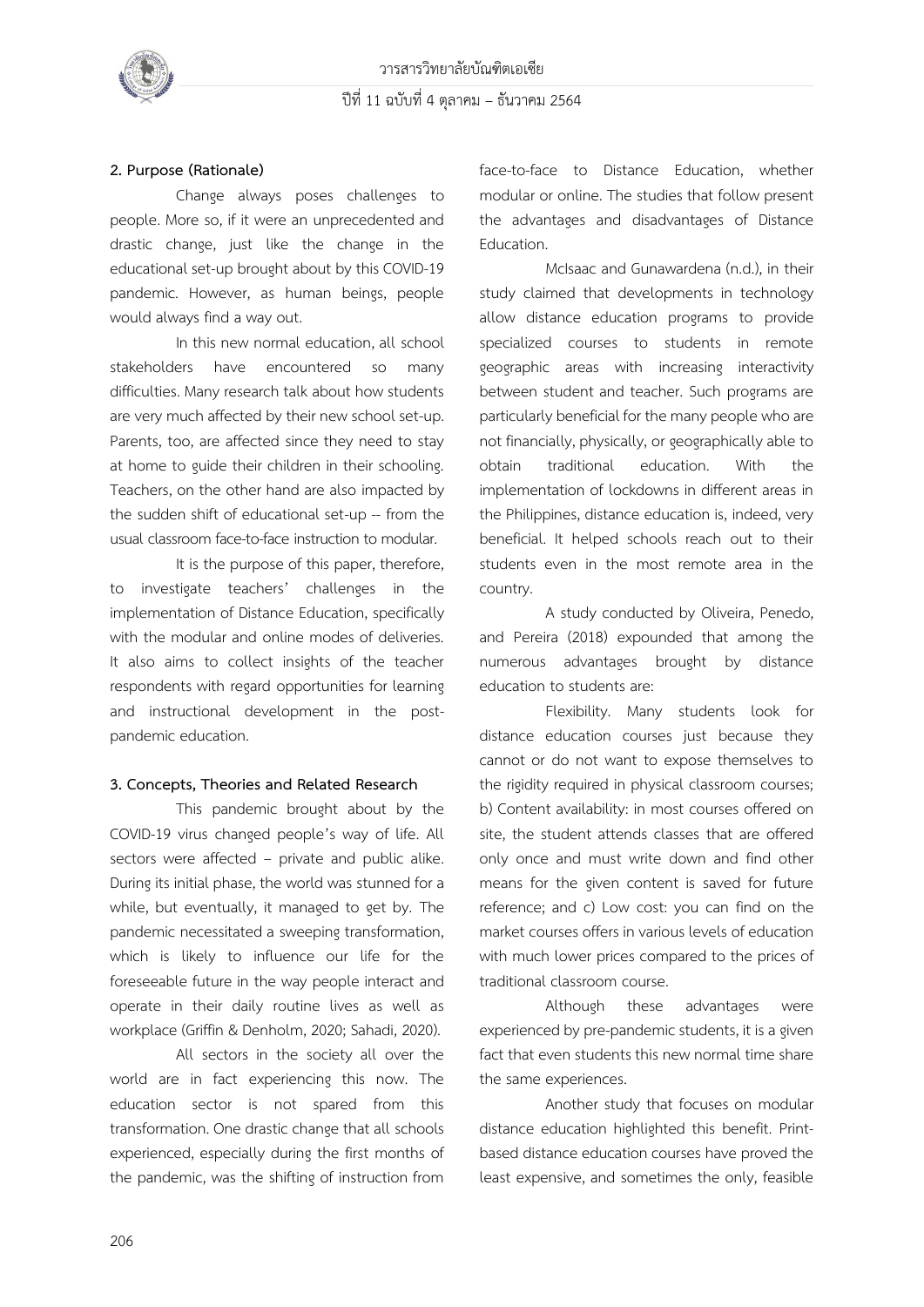

### ปีที่ 11 ฉบับที่ 4 ตุลาคม – ธันวาคม 2564

model of teacher training in countries with difficult terrain; poor infrastructure; highly dispersed or difficult-to-reach populations; and little budget, infrastructure, and human capacity for more multimodal means of distance learning (Burns, 2011). In fact, one of the reasons why print or modular distance education is the mode of learning delivery being recommended by the Department of Education is that not all students in the Philippines have access to the internet and that not all have the necessary gadget for the online delivery mode. The MDL answers this concern.

Francisco and Barcelona's (2020) study on the Effectiveness of an Online Classroom for Flexible Learning explained that accessibility, time management, promptness and challenge are the advantages of ODL revealed by their respondents. Accessibility in the sense that open resources are available online, ready to be accessed by students. Time management refers to the personal or individual manner of students to maximize their time in accomplishing their online tasks. Promptness requires the learners to practice following scheduled submissions due to deadlines and challenge pertains to the effort and determination of both the instructor and learners in preparing and answering online tasks.

#### **4. How to do it (Methodology)**

This study employed qualitative descriptive research design, particularly, interview as method of data-gathering. According to the Pacific Rim International Journal of Nursing of Research (2012), the goal of qualitative descriptive studies is a comprehensive summarization, in everyday terms, of specific events experienced by individuals or groups of individuals.

In this study, the challenges experienced by teachers about the sudden shift from face-toface instruction to distance education were taken into account. Also, their insights about opportunities that the new normal education opened for teachers and students were extracted from the respondents. Axial coding was used to cull out themes from the respondents' answers. This is a qualitative research technique that involves relating data together in order to reveal codes, categories, and subcategories ground within participants' voices within one's collected data (Allen, 2017).

Participants of this study were teachers in one private high school who were randomly selected. A written informed consent was given to the target participants and those who gave their consent to participate were the ones considered.

#### **5. Study Results**

After reading and analyzing the respondents' answers, axial coding was employed and the researcher arrived at the following themes:

### **A. Challenges of the new normal education Lack of Training on Distance Learning Education**

Although Distance Learning Education (DLE) has been in place in the educational system for quite some time, it was only being implemented by schools granted permit to offer such. Generally, all schools in the Philippines conduct classes face to face during the prepandemic period. This is the reason why many schools were caught unawares when the government announced a no face-to-face classes in the entire country. As one teacher respondent claimed, "I was not prepared for the Distance Learning Education since I never had a training on this. I could not imagine how I may monitor the students, how I may assess them and how I may know if they are submitting authentic projects or not."

Another teacher respondent mentioned, "I was actually surprised to know that learning is still possible even if students are not present in the school, through Distance Learning Education."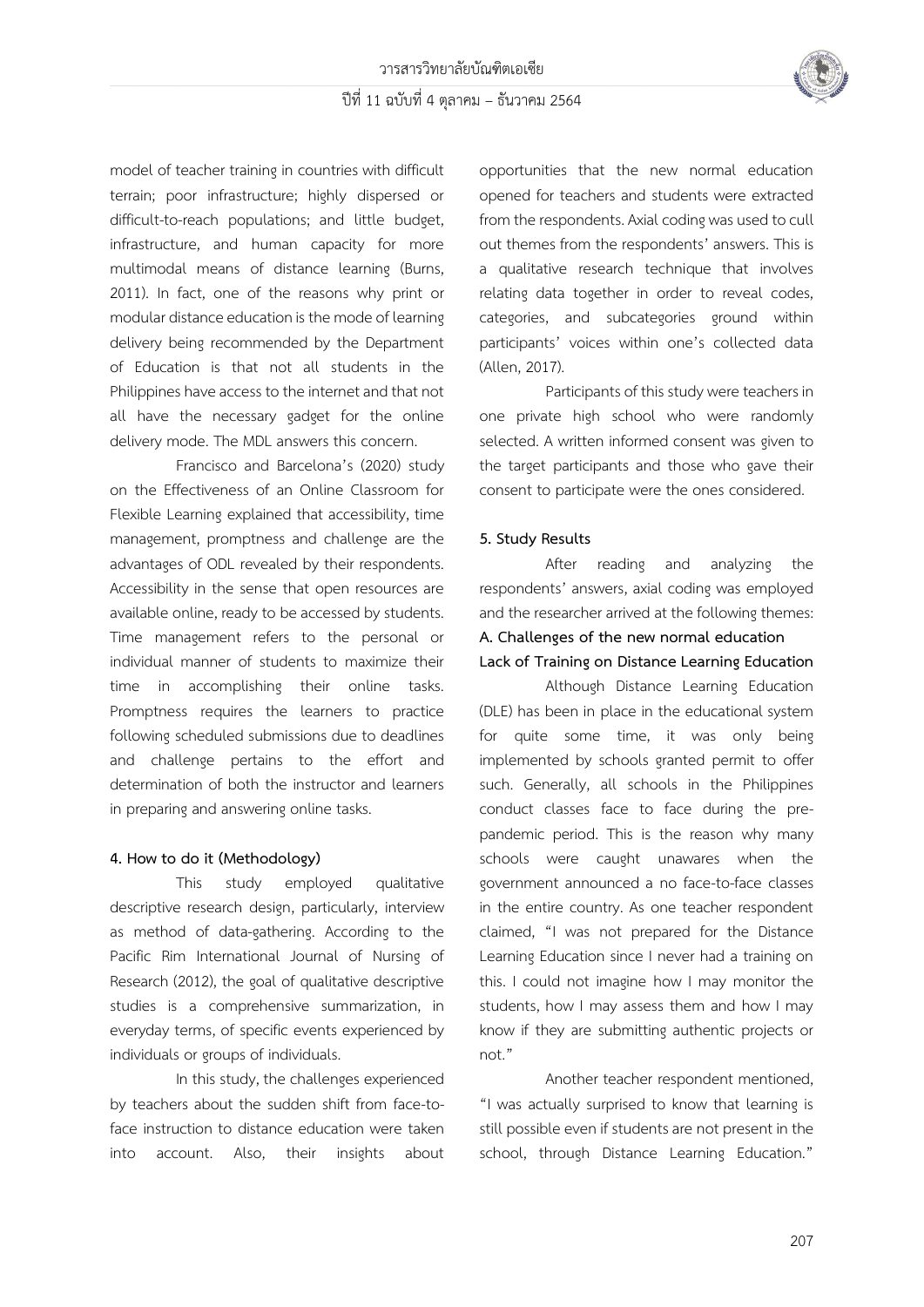

These responses clearly reveal that the teachers were not really familiar about DLE and its methods prior the new normal educational set-up.

#### **Module-writing**

One type of Distance Learning Education is modular or printed. Modular Distance Learning features individualized instruction that allows learners to use self-learning modules (SLMs) in print or digital format/electronic copy, whichever is applicable to the learner (Malaya, 2020). The difficulty in writing or preparing modules was unanimously mentioned by the teacher respondents. In the Philippines, MDL is the common type of DL modality that has been adopted by the Department of Education since there are a lot of areas in the country which do not have internet connection yet.

Some activities mentioned as challenging in relation to module preparation are the writing process itself and researching for content. According to one respondent, "many teachers are not familiar with the technicalities of writing, especially those who do not belong to the language department and they have to write their own modules."

Another respondent said, "module writing was really a big challenge to us at first because we were not trained how to do it. We never had trainings on Module writing."

According to Burns (2011), print-based correspondence courses are the oldest existing form of distance education. In some parts of the globe, most notably Africa and South Asia, print remains the most common form of distance education for upgrading the skills of unqualified or under-qualified teachers (Indeed, globally, text2 in one format or another is still the main distance learning medium).

#### **Online distance learning (ODL)**

Another challenge that the teachers mentioned during the interview was the implementation of the ODL, both synchronous and asynchronous.

Digital Education has been very difficult since you have to email all materials to students, assess them online and check online. It was difficult since we were not prepared for this. Skills on knowledge about digital tools in relation to lesson presentation, online assessment and checking are so foreign to me (Respondent).

Another teacher respondent uttered, "online class for me is so awkward (referring to the situation when he get to see his face on screen). This was supplemented by another respondent when she said that they are used to the conventional way of teaching.

Other areas of challenges under the ODL, as mentioned, by the respondents, are the following: 1) non-familiarity with digital applications; 2) intermittent net connection, 3) students' poor attendance.

### **Opportunities for post-pandemic education Expanding students' access to education**

Adopting the full implementation of distance learning education even after pandemic is an opportunity for schools to expand students' access to educational services. In the Philippines, one of the Department of Education's mandates is to make education accessible for all. To wit, "The State shall protect and promote the right of all citizens to quality education at all levels and shall take appropriate steps to make such education accessible to all (deped.gov.ph)." According to one respondent:

This distance education allowed our school to cater to students coming from different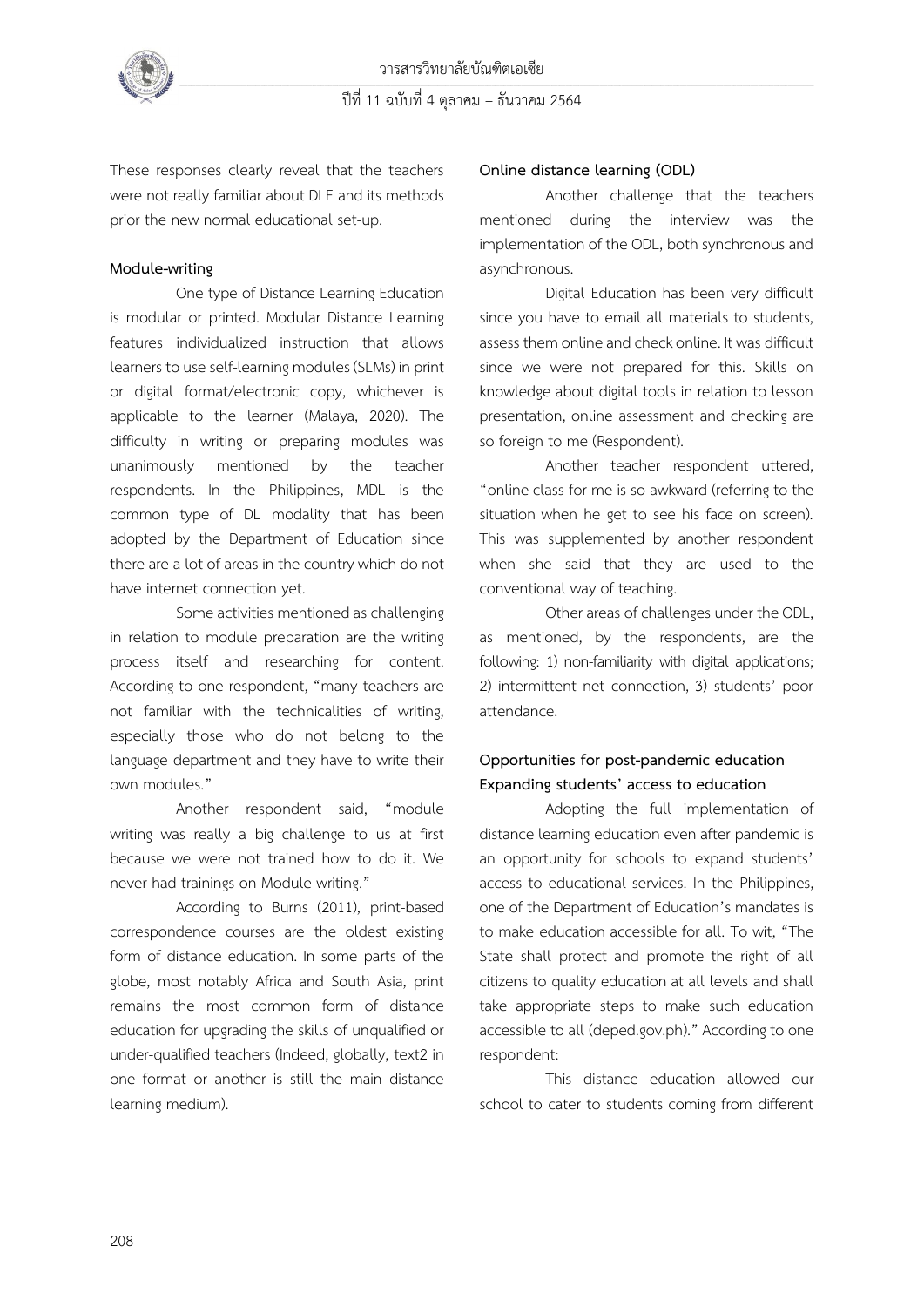

regions. We have students from Region 3, Region 2, and even abroad. I think adopting this mode of delivery even after this pandemic will make our school services reach far places. Also, students who live in other regions and provinces can still enroll with us if they like to, not necessarily physically attending their class here.

This was supplemented by another respondent when she said:

During the pre-pandemic time, some students leave or drop in the middle of the school year when the family has to move to other places. If distance education will be implemented as part of the mainstream education, I think the number of school leavers will be lessened. Students need not to drop because they can still attend their classes through modules or online (Respondent 5).

The above-cited thoughts of the respondents about fully implementing distance education in the post-pandemic world are indeed opportunities not only for the school to improve their enrolment but most importantly for the students who want to enroll in a particular school far from their residence.

#### **Reaching the marginalized students**

Marginalization in education is a form of acute and persistent disadvantage rooted in underlying social inequalities. It represents a stark example of 'clearly remediable injustice'." (UNESCO, Education for All, Global Monitoring Report 2010). In the same report, UNESCO came out with categorization of marginalized students such as: gender-related, culture-related, locationrelated, poverty-related, and special groups such as disabled, gifted, orphans, etc.

From the respondents' answers, the following were culled out:

During the initial stage of this pandemic, we, the teachers are the ones distributing the modules. For remote areas, we asked help from the barangay officials for the distribution of modules.

This Distance Education, whether print or online, is a big help to our students. I am imagining that when this pandemic will end and modules will still be allowed to be used, students who do not have enough money to pay a boarding house here in the city, they can just stay in their provinces and continue their studies through modular method. They can even save their food and personal allowance. In this case, money will not be a hindrance to their education anymore.

During the pre-pandemic when Faceto-face was the accepted learning modality, students who belong to the poverty line or even below it, usually face challenges like accommodation, food, and allowance. Also, those who are living in the remote areas need not to travel miles and miles daily just to attend classes physically. If DLE, particularly, the modular mode will be implemented as an accepted alternative learning-teaching modality, there will be more marginalized students who can be accommodated. These students will be able to enroll in schools of their choice without necessarily spending more money for boarding, allowance, clothes, transportation, and others.

According to Burns (2011), print-based distance education courses have proved the least expensive, and sometimes the only, feasible model of teacher training in countries with difficult terrain; poor infrastructure; highly dispersed or difficult-toreach populations; and little budget, infrastructure, and human capacity for more multimodal means of distance learning.

### **Compliance to the 21st Century Teaching Skills**

Although this pandemic made it hard for the teachers to get out from their comfort zones and were forced to shift from traditional classroom teaching to blended learning and/or Distance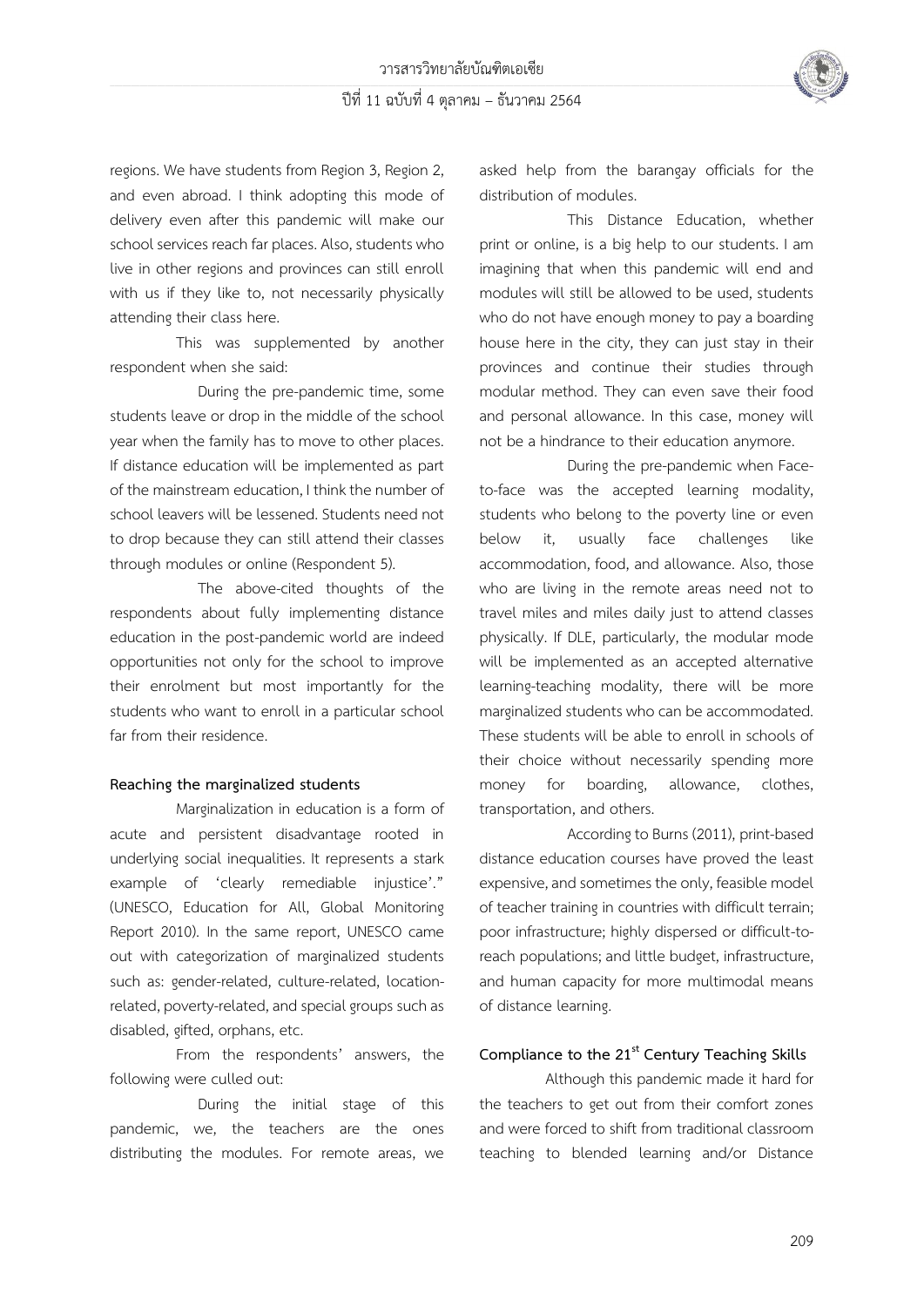

Learning Education, one of the advantages that the pandemic gave them is the opportunity to grow professionally. All the respondents agreed that somehow, they had to learn they forced themselves to try things that they have not tried before like module writing, conducting asynchronous and synchronous classes.

One respondent mentioned, "I am somehow thankful to this pandemic that I was given a chance to explore outside the box strategies. My creativity was challenged. I discovered my potential in enhancing my technological skills." Another respondent said,

At first I dread learning how to manipulate the online teaching apps, but when I tried and eventually learned how to go about it, I am enjoying my virtual class. I can say that even in the post-pandemic world where technology will play a very important role, I can manage to get by because of my training at this time of pandemic education.

Teachers in the 21st Century must actually possess literacy skills, Information literacy, media literacy and/or technology literacy. Teachers who do not appreciate professional development will surely be left behind.

#### **6. Debate Results (Discussion)**

Lack of training in distance education was generally mentioned by the respondents as their biggest challenge. This encompasses the two methods (print and online) adopted by the school as their mode of learning delivery. Going over some of the modules that the teacher respondents made, it is evident that the technicalities in writing a module were not mastered yet. The nonfamiliarity of the respondents on the process of module-writing made it more difficult for them to come up with their own module. As observed in the modules, language use, organization, and layout are some of the technical aspect that the

teachers lack. Another observed issue with the modules of the teachers is aligning assessments with the competencies and objectives. These issues definitely would go back to the lack of training as claimed by the respondents.

Considering the issues evident in the completed modules of the respondents, however, these may pose a bigger issue since these concerns are not only related to module-making. Technical writing skills for example are also needed in other academic/professional papers that they are preparing. Alignment of competencies with assessment, which is found to be one of the problematic concerns, is also not for modules only since they are also preparing lesson plans or logs. In other words, regular or series of training in relation to writing, in general, must be enforced.

On the other hand, online distance education, as one of the school's modalities for learning was also considered by the teacher respondents as a big challenge. Lack of training on digital apps and basics of technological skills were not prioritized during the pre-pandemic education. Although the teachers were claiming that it is supposed to be the responsibility of the school, as teachers, initiative for professional growth should be their own lookout. Also, from the answers of the respondents, it can be inferred that the teachers might have stayed so long in their comfort zone – the traditional classroom.

As part of the group, the researcher had observed that most teachers in the school were not in favor in conducting online synchronous classes. Some of their reasons noted are: they look awkward in the screen, they are worried about Data Privacy, they are not familiar with any online learning platform, and lack of knowledge about digital tools. This is really a manifestation of lack of exposure to other teaching approaches, and lack of updating oneself on the trends and practices of teaching. If they had been using some of these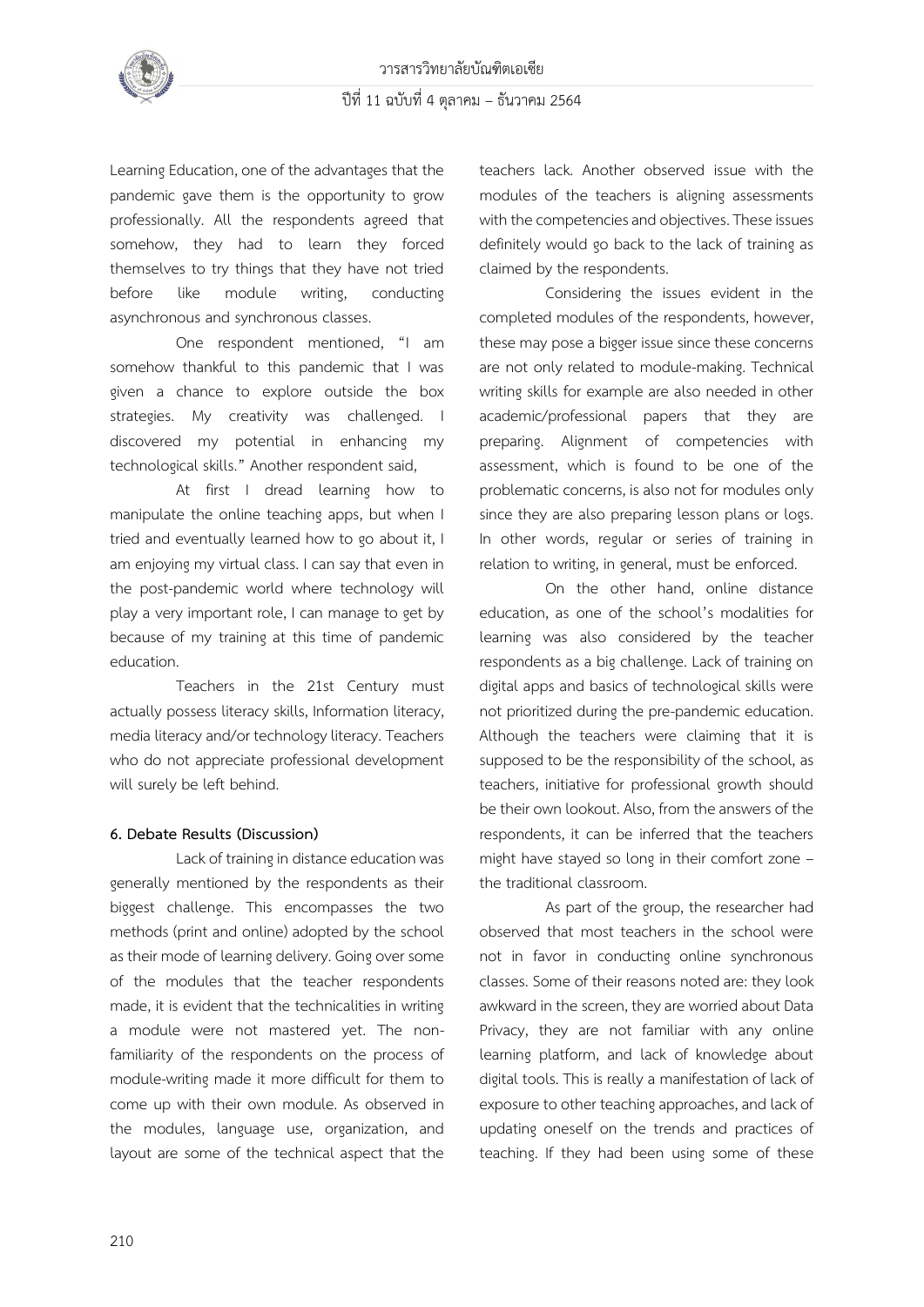ปีที่ 11 ฉบับที่ 4 ตุลาคม – ธันวาคม 2564



digital tools during the pre-pandemic period, perhaps the adjustment now may not be that stressful.

As one respondent said "My orientation was more of a traditional teaching and traditional techniques, that is why, this sudden change of learning delivery mode is so stressful for me. How I wish I started learning this before."

Despite these challenges claimed by the respondents, the opportunities that come with them are also promising. The teachers now know the value of updating and equipping oneself with new teaching approaches, especially technologybased approaches since these are the trends for the  $21<sup>st</sup>$  century teaching. Indeed, this pandemic opened a lot of doors to schools, teachers and other stakeholders. It has made them realize what do they lack and what do they have at present. The opportunities that the respondents mentioned are really the offshoot of their experiences this pandemic.

Aside from these opportunities, more inclusive and understanding attitudes were developed by the teachers. Some of the respondents revealed that this new normal, they became more considerate to students, and that they can stretch their patience as long as they can.

In general, this pandemic really has given teachers a lot of challenges especially in giving quality education to the students despite the limited guidance of their teachers due to the no face-to-face class policy. On the other hand, opportunities for better access to quality education and embracing the marginalized students are excellent opportunities for schools during in the post-pandemic world.

#### **7. Summary and Feedback**

This study dealt with the challenges that teachers encountered in implementing the distance learning education this new normal and opportunities or good practices that can be applied during the post-pandemic education.

The respondents claimed that the challenges that they encountered the most are module writing and implementing online learning modality. These are due to their lack of training on these areas. Side by side with these challenges are the opportunities for a better service to be given by the school. As agreed, adopting the modular and online These are expanding students' access to education and reaching the marginalized students in far-flung areas, and the opportunity of teachers for professional growth.

#### **8. References**

- 1. Burns, M. (2011) Distance education for teacher trainings: modes, models, and methods.
- 2. DepEd Order No. 012, s. (2020). "Adoption of the Basic Education Learning Continuity Plan for School Year 2020-2021 in the Light of the COVID-19 Public Health Emergency." Retrieved on October 13, 2021 from [https://www.deped.gov.ph/wp-content/](https://www.deped.gov.ph/wp-content/uploads/2020/06/DO_s2020_012.pdf)

[uploads/2020/06/DO\\_s2020\\_012.pdf](https://www.deped.gov.ph/wp-content/uploads/2020/06/DO_s2020_012.pdf)

3. Francisco, C. & Barcelona, M. (2020). Effectiveness of an online classroom for flexible learning. International Journal of Academic Multidisciplinary Research. Vol. 4, 8.